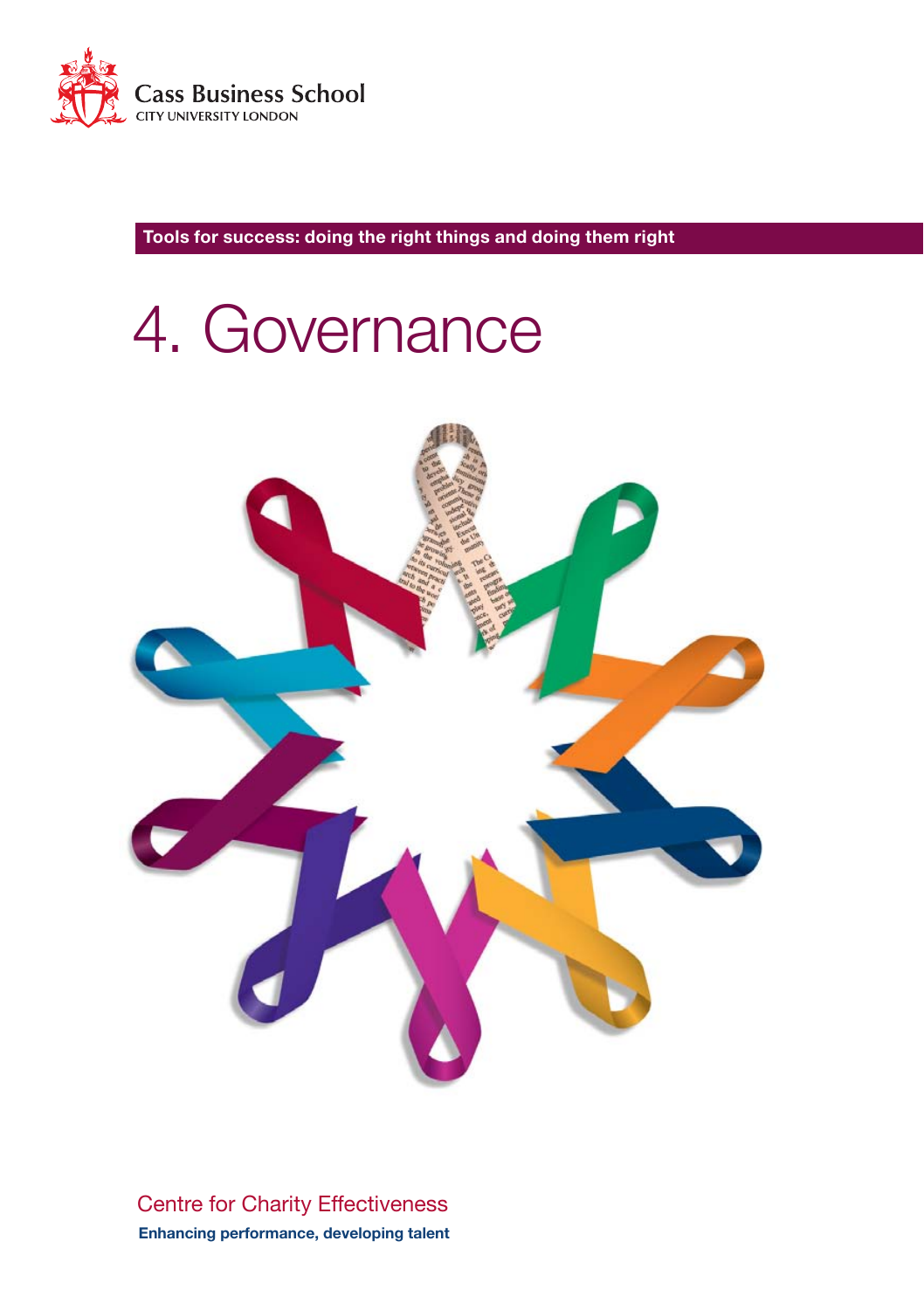**- [Effective decision making and accountability >>1](#page-5-0)0 [Gaining feedback from beneficiaries or service users >>1](#page-6-0)2 Reviewing general performance (including strategy and finances) >>3 [Board composition, skills and development >>](#page-2-0)5 [Boundaries and Board delegation >>](#page-4-0)8 [Risk management >>1](#page-6-0)3 [Providing evidence of your achievements >>1](#page-8-0)7 [Signposts >>1](#page-8-0)7 [Links to PQASSO >>1](#page-9-0)9** 

### About this guide

- composition; boundaries and delegation; decision making The purpose of this guide is to help you build an effective and responsible governance structure. It explores five key areas: reviewing strategy and finance; reviewing Board and accountability; risk management. In each area, we link the responsibilities of your Board with key activities and signpost websites where further information, support and advice can be obtained.

We use the terms 'Board' and 'trustees' throughout the guide but recognise that there is a variety of titles used in the sector including 'management committee', 'governors', 'directors' and 'the Executive'.

# Reviewing general performance (including strategy and finances)

### **A trustee is**

the person having the general control and management of the administration of the charity (s97, Charities Act 1993)

Your Board is accountable for the whole organisation – determining its strategic direction and monitoring performance. See the DIRECTION guide for information on developing strategy.

### **Strategy**

Your Board should review the strategic plan annually in order to:

- **n** monitor progress against agreed targets
- check that any assumptions previously made are still valid
- assess whether any anticipated changes in the external environment or circumstances mean that the plan needs to be modified.

To assist the Board in monitoring the organisation's performance, key measurements should be built into the strategic plan. Agree a number of key organisational/ performance indicators (PIs – see the operations guide for more information) that can be read at a glance to give an overview of how the organisation is doing, so that you avoid overloading your Board with large amounts of data. These indicators can be compared from meeting to meeting and year on year, building up a flow of data to provide a visual representation of trends.

Such performance indicators should be relevant and specific to your organisation and help your Board understand how the organisation is developing. Examples might include the numbers of beneficiaries supported, the unit cost of a service (i.e. the cost of assisting one person, animal etc.), numbers of employees.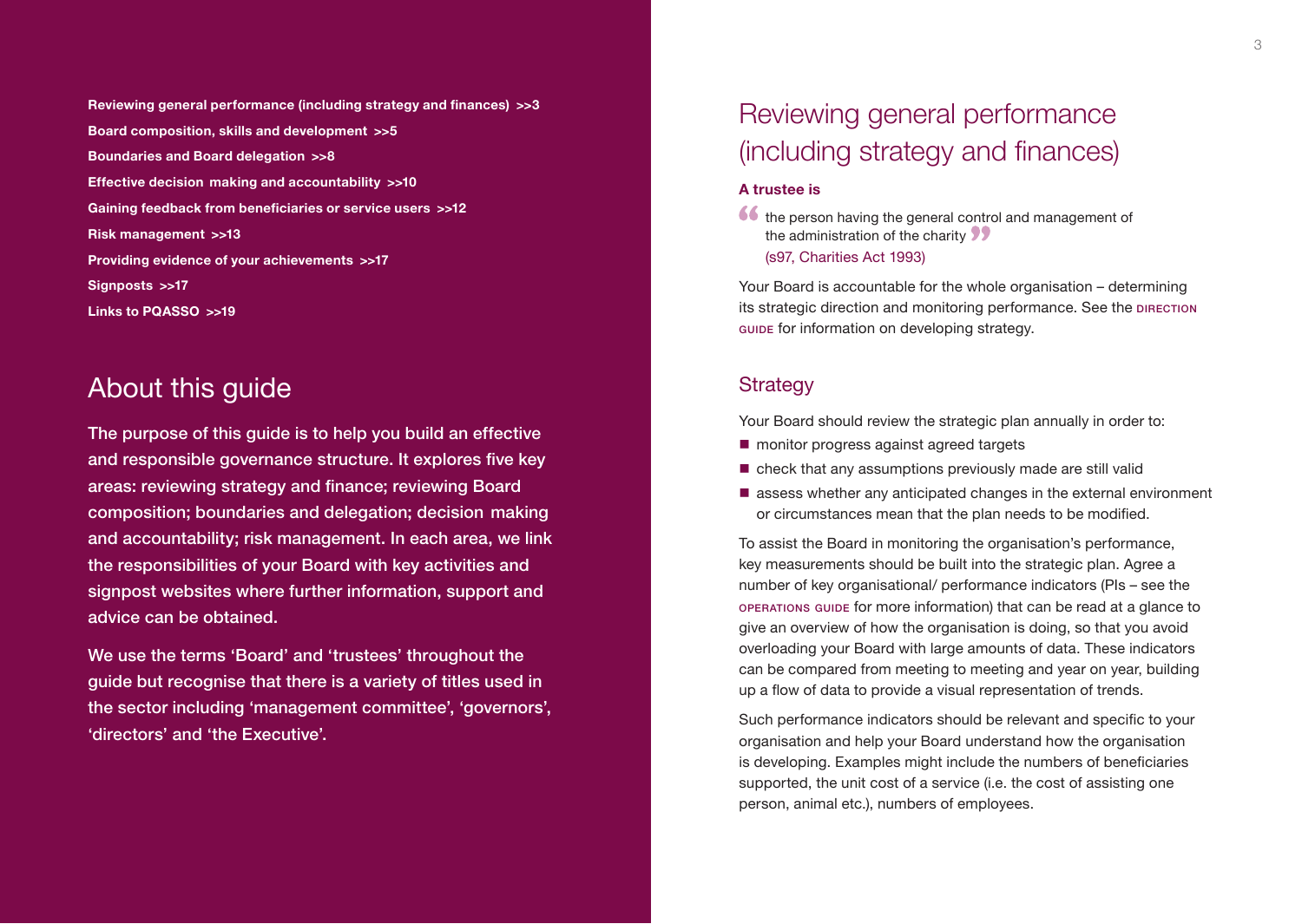### <span id="page-2-0"></span>Finance

Trustees are required to act as the ultimate financial controllers of the organisation.

See the FINANCE GUIDE for information on financial management.

Key responsibilities in this area include:

- understanding, approving and monitoring the budget
- $\blacksquare$  ensuring there is budgetary control over income and expenditure
- $\blacksquare$  ensuring that investments are managed legally, ethically and prudently
- **E** ensuring that the charity's assets and income are only used to pursue the charity's objects as described in the governing document (see the compliance guide)
- $\blacksquare$  ensuring that steps are taken to prevent fraud
- $\blacksquare$  ensuring that the accounts are audited and SORP-compliant (see the **FINANCE** GUIDE).

Your Board must receive up-to-date and accurate financial information on a regular basis – at least every three months. Your trustees should be prepared and able to challenge any significant variances (i.e. the difference between the actual income/expenditure and budgeted amounts). It will help the process if the management accounts always include an explanation of any variance above an agreed figure.

If the number in the variance column is in brackets, it means either that the income is that much **less** than budgeted or expenditure is that much **more** than budgeted.

As a result of information received and following scrutiny and analysis of the financial position, your Board should agree and approve appropriate management action and if necessary, changes to the budget. All decisions should be recorded in the signed Minutes of the meeting.

# Board composition, skills and development

Aim to develop your Board to be as effective and efficient as possible, helping your trustees to acquire the balance of skills, knowledge, qualities and experience that will support the current and future needs of the organisation. A high-performing Board is likely to be a mix of people with 'hard' skills (legal, financial, management skills), 'soft' skills (team-working, communicating, problem-solving abilities) as well as specific experience and knowledge relevant to your organisation.

# $\blacktriangledown$

### Trustees' primary responsibilities

- $\square$  Proper administration of the charity, including the setting of policies
- $\Box$  Ultimate responsibility for the actions of the charity
- $\square$  Collective action; speak with a single voice
- $\square$  Respect the confidentiality and sensitivity of the charity's business
- $\square$  Safeguard and protect the charity's assets
- $\Box$  Act in the best interests of the charity
- $\Box$  Act reasonably and prudently in all matters concerning the charity
- $\Box$  Avoid conflict between personal interests and the charity's interests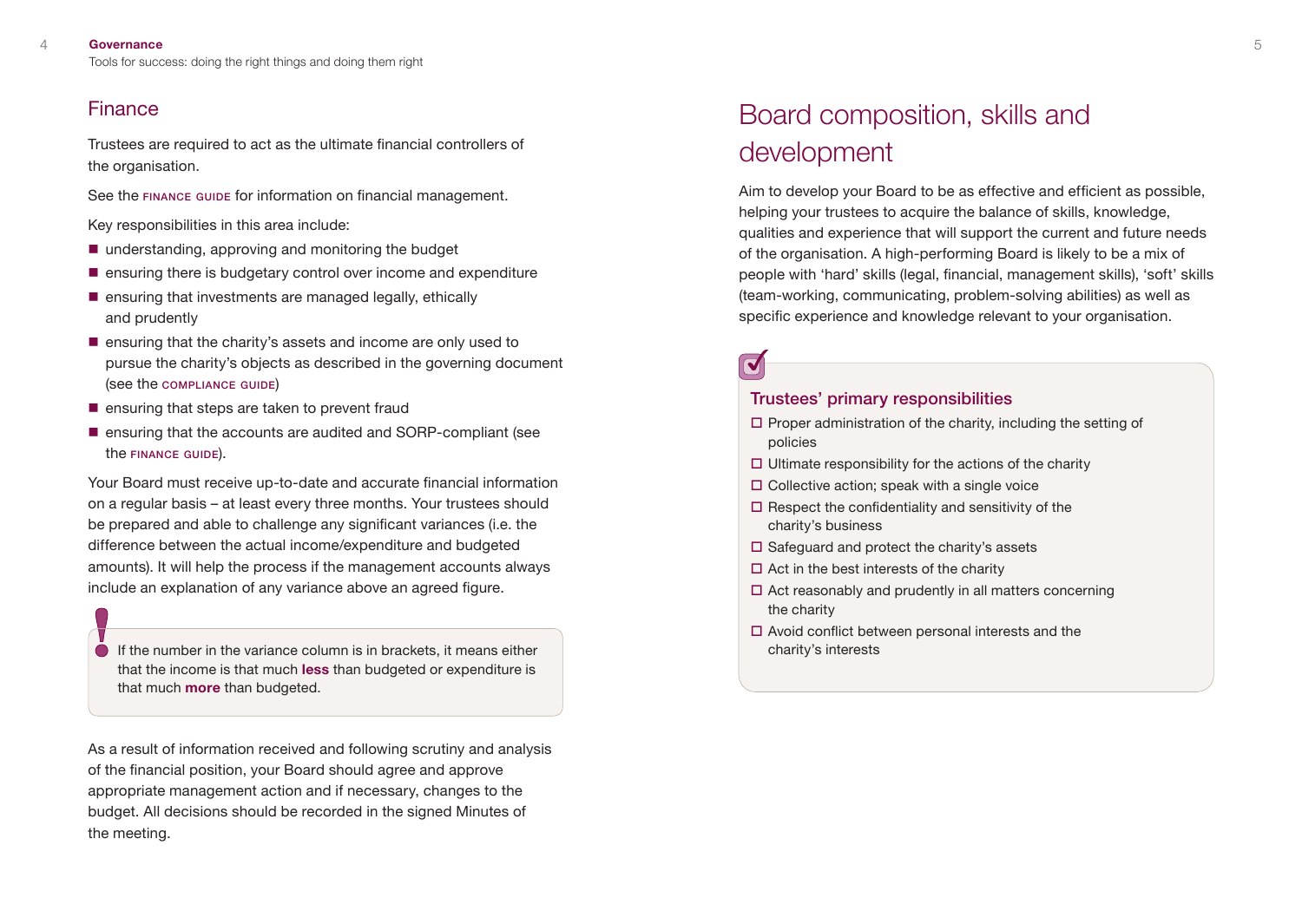You should assist your Board to assess how diverse it is. Does its composition reflect the needs of the community? The following questions may help:

- Do trustees live in the area your organisation serves?
- Do they, for example, have or have experience of caring for someone with the condition your organisation campaigns about?
- Are the languages, culture and religion(s), and age groups of your key stakeholders represented on your Board?

It helps to undertake a skills audit of your current Board (see skills assessment template below). It will identify any gaps in your current Board composition, so if you intend to recruit in the near future, you will be clear about the skills you wish new trustees to bring.

### $\overline{\blacktriangledown}$

### Carrying out a trustee skills assessment

- $\square$  Consider the organisation's plans for the next few years
- Decide what skills, knowledge and experience you will need on your Board to help the organisation achieve its goals
- Identify the skills, knowledge and experience of your *current*  trustees.
- $\Box$  Ask the Board to complete and return a questionnaire which includes the following questions:
	- What skills, knowledge and experience do you bring to the Board? (Offer a checklist such as fundraising, marketing, HR, finance, administration, law, property, ICT, specialist activity relevant to the charity to assist thinking; leave space for 'other attributes')
	- How do you hope to contribute your skills, knowledge and experience to the charity?
	- In which area of the charity's work are you particularly interested?
- $\Box$  Analyse the responses as a basis for deciding what skills, knowledge and experience gaps your Board has before you start the trustee recruitment process

Ensure that trustees:

- understand their role; the Charity Commission quidance note CC3(a) provides relevant information. Also see the checklist (on p. 5) of trustees' primary responsibilities.
- have access to learning and development opportunities, funded where possible via a specific budget heading. Key development activities include
	- induction: all new trustees should receive induction training before and on taking on the role  $-$  see the compliance guide for more information on trustee induction
	- role training: all trustees should be trained in their individual and collective roles
	- training on specific areas such as diversity or strategic planning as identified
	- Board self-assessment addressing the question 'how well are we doing (in our governance role) in ensuring the organisation delivers to current and future beneficiaries?'

See the *Good practice in trustee recruitment toolkit* for support, advice and information on trustee recruitment downloadable from [www.ncvo-vol.org.uk/governanceandleadership.asp](http://www.ncvo-vol.org.uk/governanceandleadership.asp) 

See NCVO [\(www.ncvo-vol.org.uk/governanceandleadership.asp\)](http://www.ncvo-vol.org.uk/governanceandleadership.asp) for downloadable information on Board self-assessment and development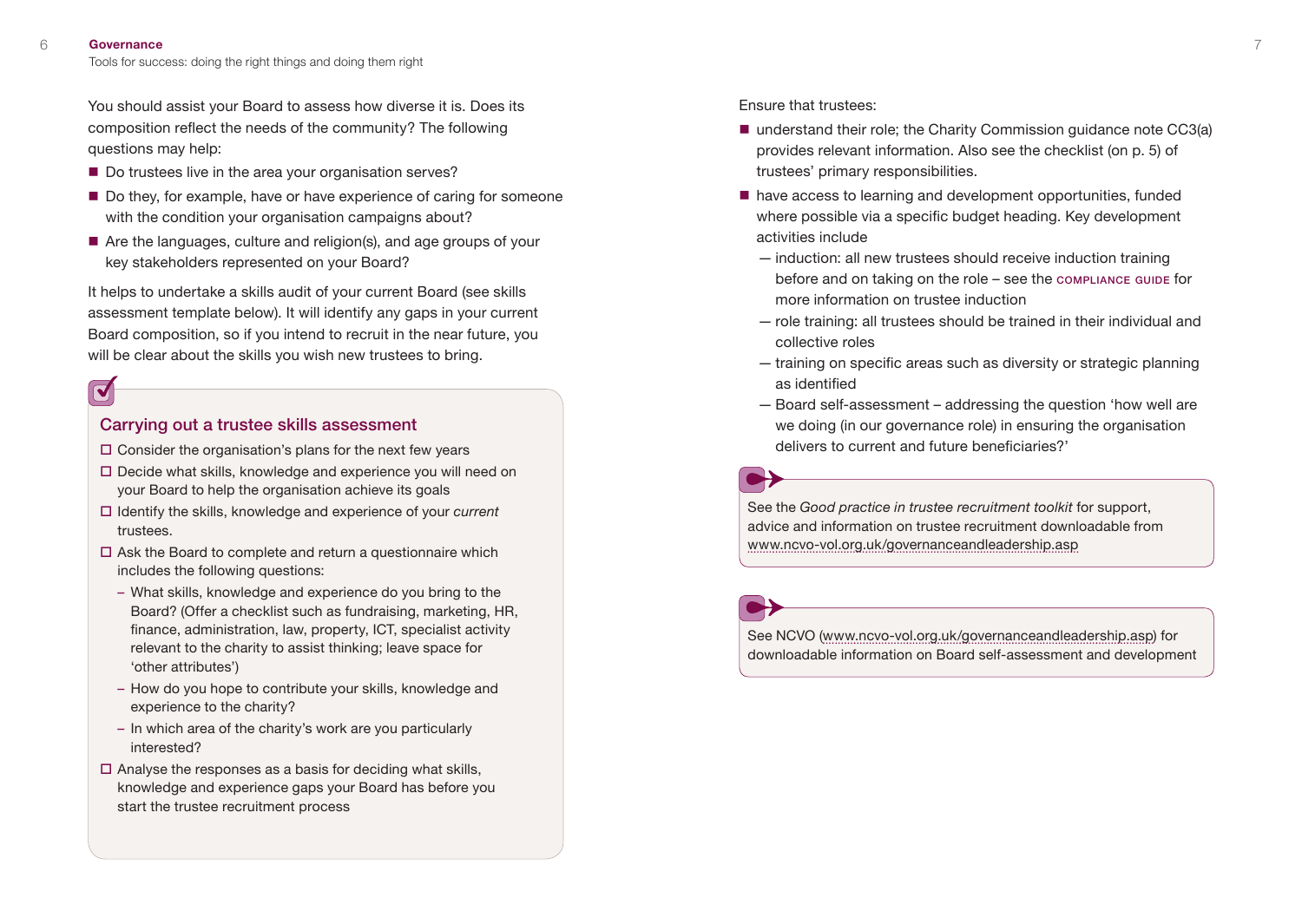## <span id="page-4-0"></span>Boundaries and Board delegation

### **Boundaries**

As mentioned above, the Board is responsible for determining strategy and the Executive for delivering the agreed strategy.

The general distinction between governance and management tasks/ roles is illustrated by the diagram below (adapted from Hudson, 2004).



**The distinction between governance and management tasks/roles** 

The above distinction may be much less clear in small organisations where trustees can sometimes carry out work that would otherwise be undertaken by staff (i.e. editing a newsletter). For that reason, when your trustees become involved in operational matters, it is important that they separate their strategic and operational roles and make it clear when they are operating as volunteers (as opposed to fulfilling their trustee role). To avoid confusion, the trustee's line

management for the operational tasks should ideally be via the director or chief executive.

There are also significant policy implications where trustees are also service users or carers of service users. See Charity Commission auidance CC24.

### **Delegation**

A common problem for Boards is spending the limited time they have available on activities that should be delegated – where there are resources for such delegation.

Your Board can only delegate responsibility for a piece of work to a sub-committee, management or even people who are not on the Board if:

- $\blacksquare$  such delegation is permitted in the governing document see the compliance guide.
- $\blacksquare$  it follows a proper approval process
- $\blacksquare$  there is a clear role and task definition and/or terms of reference for a sub-committee
- $\blacksquare$  there are adequate monitoring and review processes
- $\blacksquare$  there are clear limits on delegated authority in terms of budgets and other matters
- $\blacksquare$  the issue returns to the Board for ratification and signing off.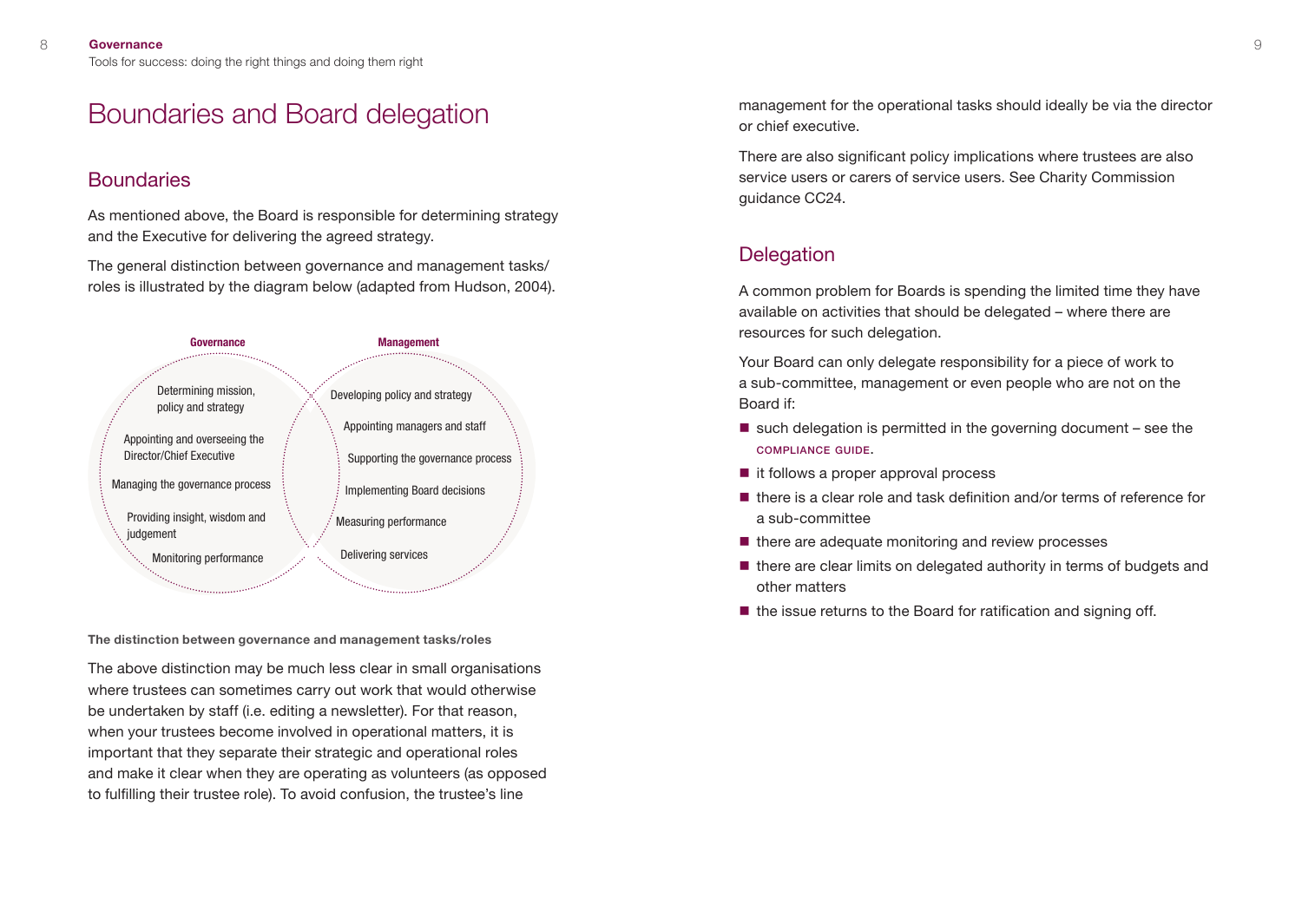# <span id="page-5-0"></span>Effective decision-making and accountability

The Board sets the long-term strategy and the framework within which the organisation must function. Depending on the resources and size of the organisation, the executive/management decides on the means by which the strategic aims are to be achieved and carries out the work of the organisation.

### **Accountability**

Your Board is accountable for the whole organisation, ensuring that it complies with its mission and governing document, that it is solvent and fulfils all its obligations. In practice, this means the Board must:

- $\blacksquare$  comply with all relevant legislation and regulation see the compliance guide.
- $\blacksquare$  be accountable for its decisions and actions to all key parties, including statutory bodies, funders, donors, beneficiaries, service users, staff, volunteers, regulators, the public
- $\blacksquare$  submit to whatever scrutiny is appropriate
- $\blacksquare$  ensure that the organisation has a formal complaints procedure which is operated according to the agreed process and records kept
- $\blacksquare$  seek external advice when necessary.

### Decision-making

It is essential that your Board has a robust decision-making process to ensure efficiency and effectiveness. This requires:

- Board agreement on how, where and at what level decisions are made
- clarity of roles and responsibilities at strategic (trustee) and operational (management/executive) level
- $\blacksquare$  limits on financial authority who can authorise spending (and by what process), up to what level
- monitoring of organisational activities and actions.

In order to achieve this, you must ensure that the Board is provided with sufficient information – in good time before a Board meeting to allow for preparation – to be able to understand the full facts of the issue or proposal. Trustees must be given adequate opportunity for debate and consultation before a decision is taken. Any resulting decision should be by consensus and/or consultation or where necessary a majority vote. It is important to ensure that the decision is formally recorded in the minutes of the meeting which are to be signed when approved.

### Enhancing the efficiency of your Board

The efficiency of the Board can be enhanced by one or more of the following:

- **1.** Developing and maintaining an annual calendar of key dates and milestones as to when decisions need to be made or action taken. This will include approving the annual accounts, submitting key returns, publishing the annual review, holding the AGM, key events etc. This allows people to get the dates into their diaries.
- **2.** Ensuring that the right agenda items are discussed. One way of keeping discussion to priority issues is to apply the following 'tests' (Robinson, 2005):
- The test of **importance**: is this item important? Should we be discussing this?
- The test of **scale**: is this issue a major one? Does it have significant ramifications for people or finances
- The test of **consequence**: if we do this, then what?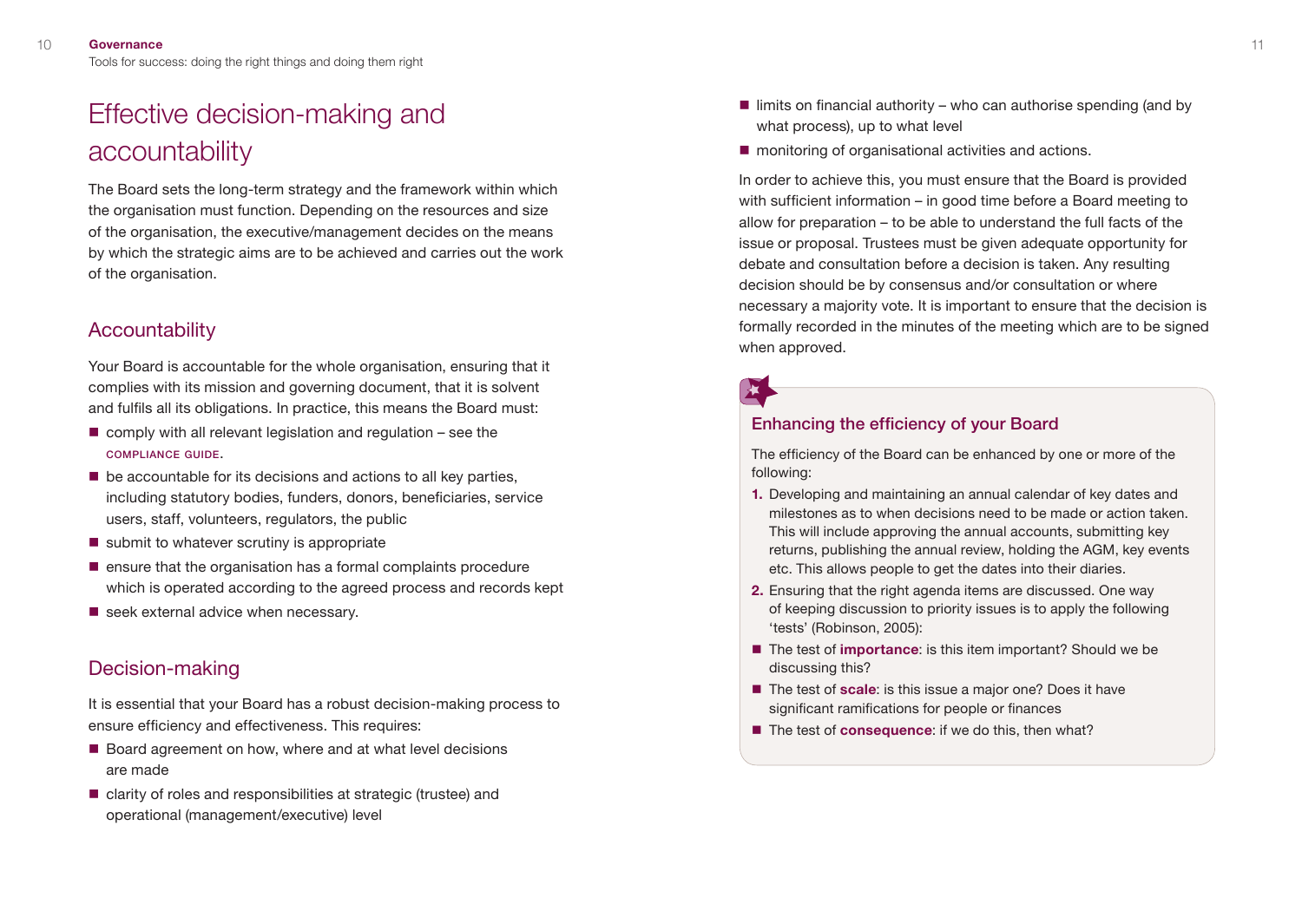- <span id="page-6-0"></span>**3.** Planning the agenda and setting times for all agenda items, ensuring that sufficient time is allocated to important items – so that they are not left to the end of the meeting when some trustees may have left.
- **4.** Evaluating the effectiveness of the meeting at the end of each meeting by asking trustees what they found of value at the meeting.

# Gaining feedback from beneficiaries or service users

Part of your Board's accountability is ensuring that feedback is received from beneficiaries, service users or clients (particularly when reviewing your mission and vision) and that this is taken into account in future when making decisions:

It is essential to think about what is appropriate and will work in your organisation. Much will depend on your size and resources, your client group and the nature of the issues facing your organisation but Board decisions will benefit from feedback which enables them to 'put themselves in your clients' shoes'. Activities to assist this include one or more of the following:

- $\blacksquare$  building in plenty of opportunities for the organisation to hear the views and needs of service users
- asking your clients what techniques and or approaches might help them offer the kind of feedback you are looking for
- understanding what constitutes 'good service' from different perspectives (i.e. the beneficiary, the client, the service user, the management, the staff providing the service, the public).

You can effectively gather feedback on service provision and user satisfaction through:

- $\blacksquare$  interviews structured or semi-structured (i.e. with pre-prepared questions)
- meetings and focus groups, including 'meet the director' sessions
- $\blacksquare$  questionnaires
- analysis of the number and outcome of complaints.

## Risk management

Everyone connected with your organisation has a duty of care to take reasonable steps to avoid anyone suffering injury, damage or loss because of something that could reasonably have been avoided. You should also check that your organisation is covered by public liability insurance in case a negligence claim is brought against it.

The Board will also need to satisfy itself that all the major risks to the organisation have been identified. Charities whose accounts are required to be audited (see Charity Commission and Risk Management) must also include a statement in their accounts that they have identified major risks and put in place systems to reduce those risks. It is good practice however, for all charities regardless of size to make such a statement.

Consequently, trustees must ensure that a proper risk assessment process is in place and that it is embedded throughout the organisation. In small organisations, your Board is likely to be more involved in the actual process than in larger charities. However distant or involved trustees are, they must be able to make a statement on risk management with reasonable confidence.

Encourage your Board to understand that risk *management* is different from risk *assessment*. **Risk management** is not about avoiding risk, but determining the level of risk as a basis for deciding what level of risk your organisation is prepared to accept.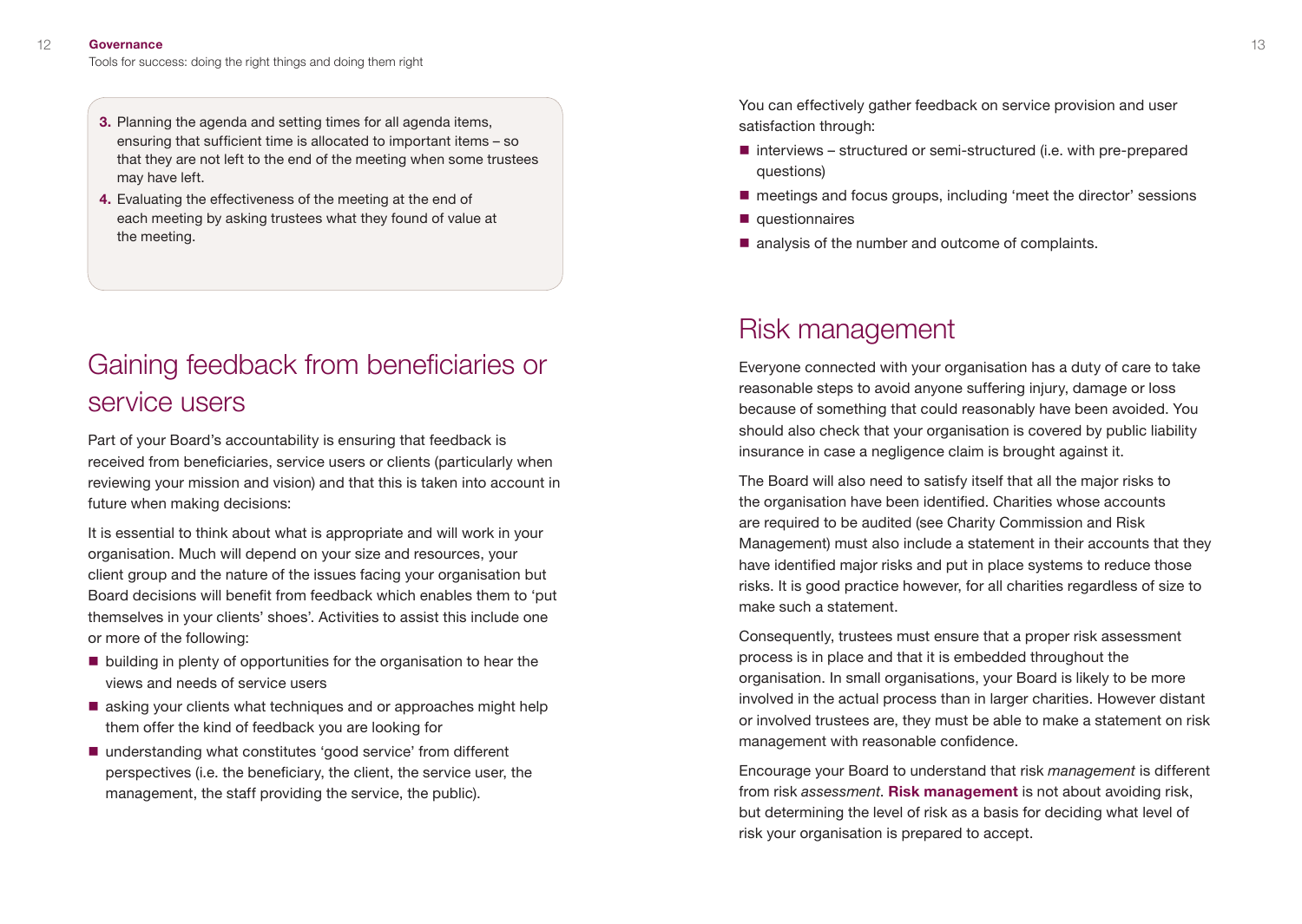### Undertaking risk management

**1.** Agree the main areas where risks might be identified which could include some or all of the following:

| <b>Potential risk area</b> | <b>Examples of potential risk(s)</b>                                                                                             |
|----------------------------|----------------------------------------------------------------------------------------------------------------------------------|
| Governance                 | Difficulty recruiting or retaining trustees; no written<br>minutes of meetings                                                   |
| Operational                | Health and safety issues, employment issues e.g.<br>lack of buildings maintenance                                                |
| Financial                  | Cash flow or reserve level problems; recurring<br>annual overspend                                                               |
| <b>External</b>            | Adverse publicity, government policy,<br>demographic changes                                                                     |
| Compliance with<br>the law | Breach of legislation (e.g. employment, health and<br>safety) or regulatory requirement (e.g. fundraising,<br>service provision) |

- **2.** Your organisation can ensure adequate risk management if the trustees:
- $\blacksquare$  focus on major risks and assess the seriousness of the risks under each area
- determine the level of acceptable risk
- $\blacksquare$  record the findings of the risk assessment
- **E** ensure that procedures are in place to eliminate, reduce or control risks
- $\blacksquare$  ensure that risk management is communicated and embedded into operational and management procedures across the organisation Completing a risk assessment
- 
- 

### Your risk assessment activity

Questions that might help to guide your risk assessment activity:

- What could or might go wrong?
- What is the probability (or likelihood) of each risk becoming a reality?
- What is the probable effect or the cost to the organisation if the event occurred, i.e. what would be the level of severity or impact on the organisation if it did happen?
- What is the overall risk? What level of risk are you prepared to allow?
- What control measures are currently in place to contain the risks?
- $\blacksquare$  How do we monitor the risk?
- Who is responsible for overseeing this?
- What else do we need to do to eliminate, reduce or control the identified risk?
- When should we next review the way in which we manage our risks?

See [www.charity-commission.gov.uk](http://www.charity-commission.gov.uk) for more information on risk management

■ review the risk management plan at regular intervals<br>■ meet any legal requirements for risk assessment.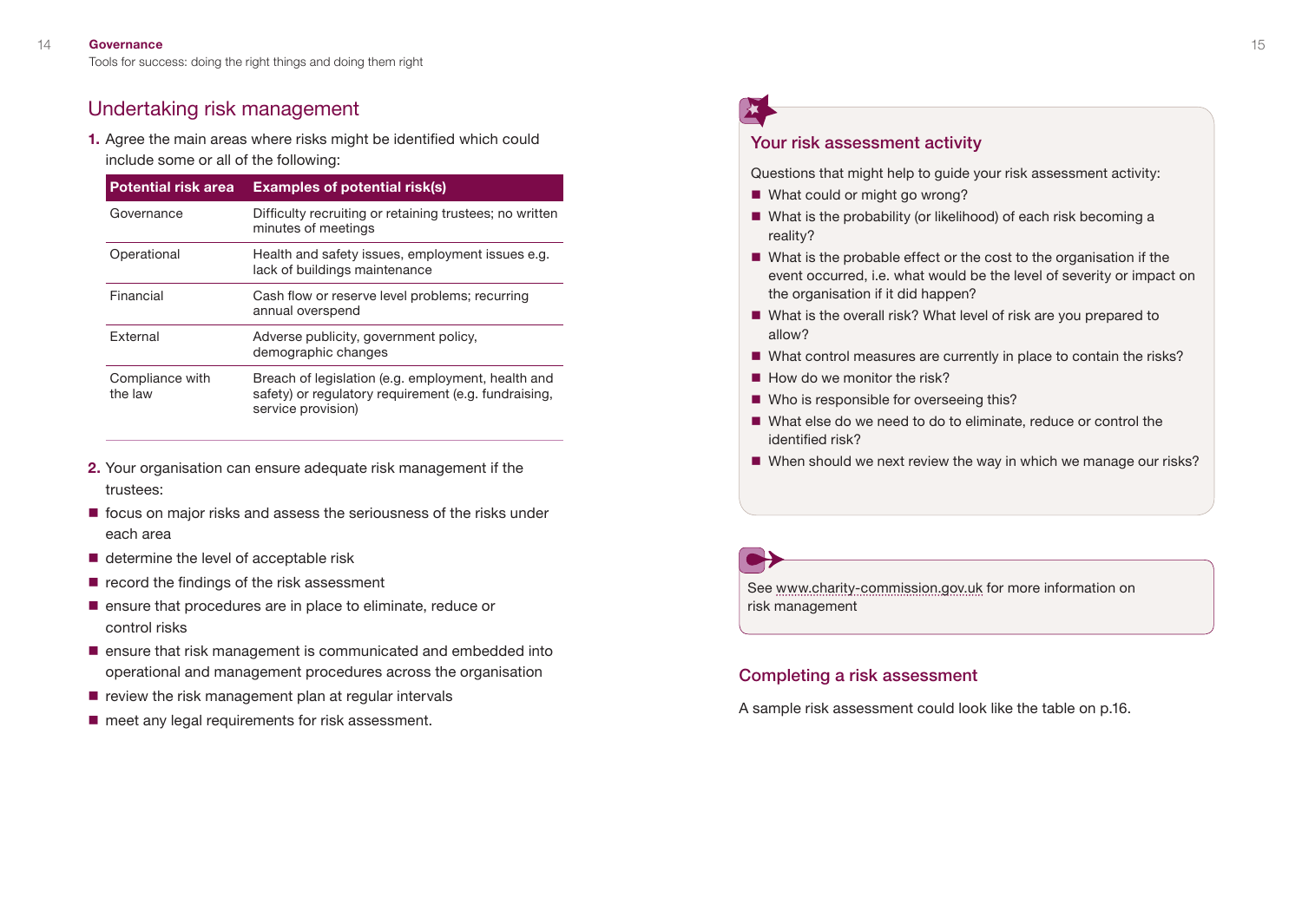| <b>Risk</b> area                                              | (Low, Medium,<br>Likelihood of<br>occurrence<br>High) | of impact<br>Medium,<br>High)<br>Severity<br>(Low, | Overall<br>risk | procedure<br>Control                                                                                                   | Monitoring<br>process                          | responsible? required<br>Who is | Further<br>action                                           | Date of<br>review |
|---------------------------------------------------------------|-------------------------------------------------------|----------------------------------------------------|-----------------|------------------------------------------------------------------------------------------------------------------------|------------------------------------------------|---------------------------------|-------------------------------------------------------------|-------------------|
| Financial-<br>reduction<br>or loss of<br>statutory<br>funding | Medium                                                | High                                               | High            | appraisal of new<br>Communication<br>commissioners<br>Regular review<br>by Trustees;<br>Financial<br>projects;<br>with | Director to<br>Quarterly<br>report by<br>Board | Director                        | fundraising<br>Consider<br>Diversify<br>sources;<br>income  | Annual            |
| Operations Medium<br>employee<br>- tribunal<br>claim by       |                                                       | High                                               |                 | Medium HR policies and<br>procedures;<br>Supervision<br>Training;                                                      | and review managers<br>Supervision Director/   |                                 | good practice<br>and policies<br>Re-inforce<br>via training | Annual            |

# Providing evidence of your achievements

There are many measurements you can use to demonstrate achievements in governance in appraising or reviewing the Board's performance. These can include ensuring that:

- an effective and comprehensive induction programme is offered to all new trustees
- $\blacksquare$  trustees are aware of their key responsibilities and duties, including maintaining a clear boundary between governance and operational activities
- $\blacksquare$  there are accurate Minutes of decisions taken and actions agreed
- $\blacksquare$  records are kept of trustee attendance and targets set which achieve improvements in attendance levels year on year
- trustees agree realistic budgets and receive regular financial reports.

## **Signposts**

### **Publications**

ACEVO (2002) *Leading the organisation* (London: ACEVO) Adirondack S (2006) *Just about managing* (London: LVSC) Dyer P (2003) *The good trustee guide* (London: NCVO) Hudson M (2004) *Managing without profit* (London: DSC) Robinson M (2005) *Nonprofit Boards that work* (London: Wiley)

<span id="page-8-0"></span>Tools for success: doing the right things and doing them right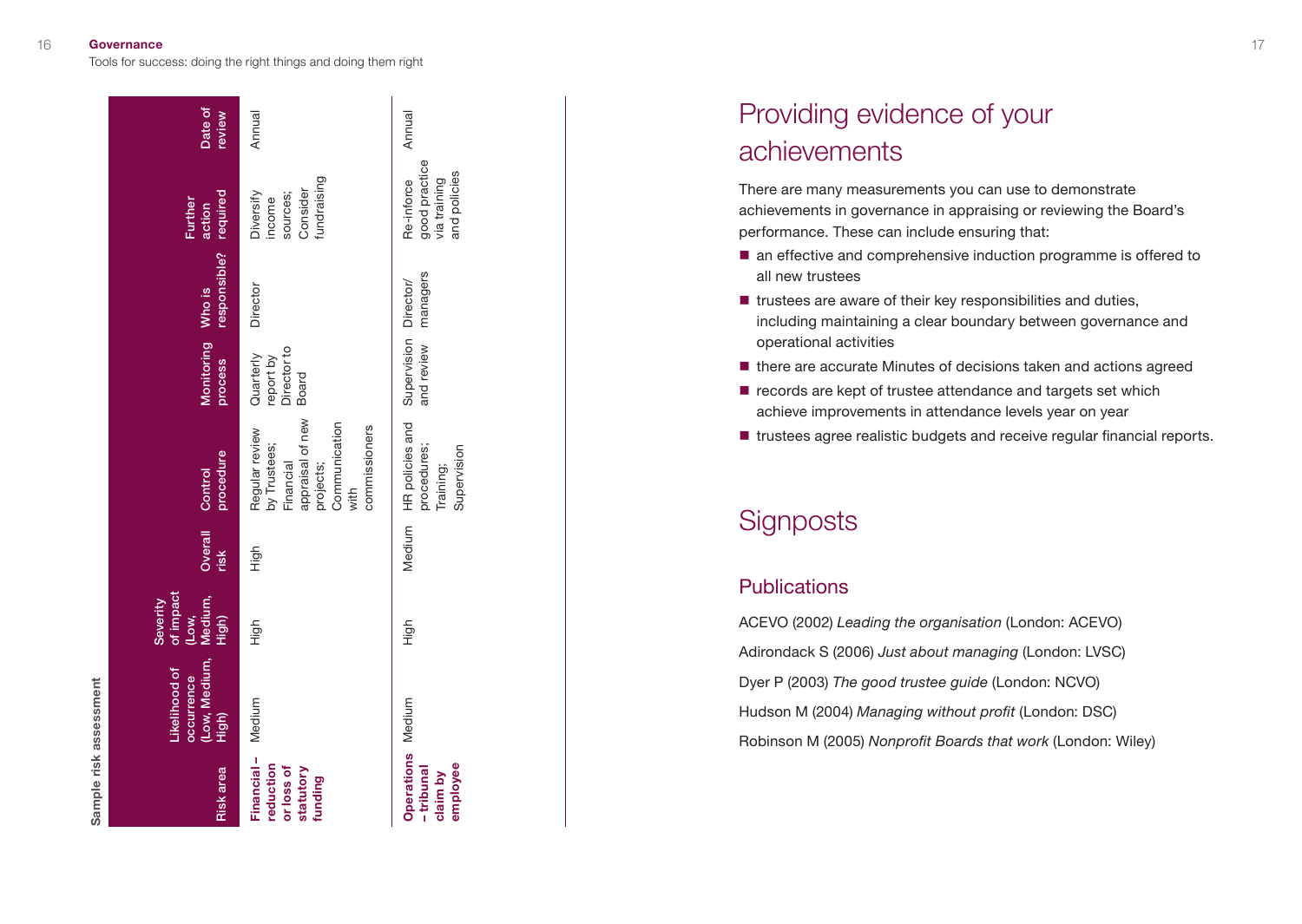### <span id="page-9-0"></span>**Websites**

**The Governance Hub** has developed a 'Good Governance Code' which is a useful starting place for thinking about improving the governance practice of your Board. The Code lists seven principles, setting out recommended good practice in these key areas, which are Board leadership, control, a high performance Board, Board review, delegation, openness, integrity [\(www.ncvo-vol.org.uk/governanceandleadership.asp\)](http://www.ncvo-vol.org.uk/governanceandleadership.asp)

**The Charity Commission** ([www.charity-commission.gov.uk\)](http://www.charity-commission.gov.uk) and the Governance Hub provide support, advice and information from their websites – including the downloadable publication 'The hallmarks of an effective charity' ([www.charity-commission.gov.uk/publications/cc10.asp](http://www.charity-commission.gov.uk/publications/cc10.asp))

### **KnowHow NonProfit**

([www.knowhownonprofit.org/leadership/governance](http://www.knowhownonprofit.org/leadership/governance):)): knowledge and expertise on governance from the sector.

**NCVO** [\(www.ncvo-vol.org.uk\)](http://www.ncvo-vol.org.uk):): follow links to governance and leadership.

### Courses

Cass Centre for Charity Effectiveness offers training in many aspects of management and governance: [www.cass.city.ac.uk/cce/courses/shortcourses](http://www.cass.city.ac.uk/cce/courses/shortcourses)

# Links to PQASSO

PQASSO is the practical quality assurance system for small organisations designed by Charities Evaluation Services. Independent data suggest PQASSO is by far the most widely-used quality system in the voluntary and community sector (VCS). For more information, see [www.ces-vol.org.uk](http://www.ces-vol.org.uk) 

Following this guide will help you to meet several of the indicators of PQASSO quality area 2 (Governance) in the second and third editions of the framework.